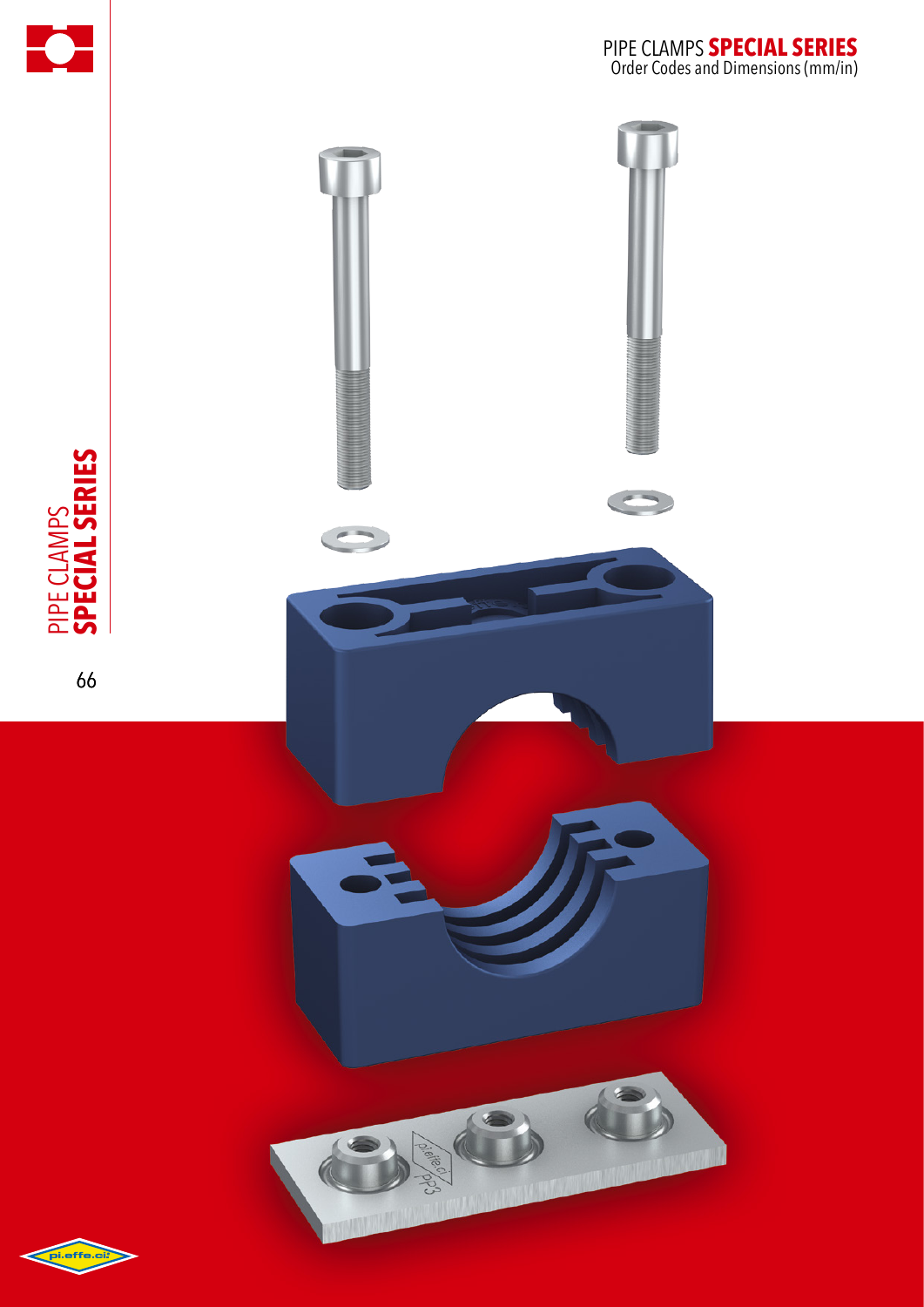### pipe clamps **special series** Order Codes and Dimensions (mm/in)



67

### **CLAMP**<sub>B</sub> **STANDARD** M



**Polypropylene**  Colour **Blue** Code **PP**



Colour **Black** Code **PA**



**Rubber Elastomer**  Colour **Black**  Code **GM**

**Self-extinguishing Polypropylene** Colour **White** Code **AU**

**DIFFERENT DAMETERS AND MATERIALS AVAILABLE ON REQUEST.**

**Other colours available on demand!**

Clamp body internal surface: **profiled**

For Material Characteristics, see Technical Appendix (page 143).

### **COMPONENTS ANDA STANDARD MATERIALS**

**Carbon Steel S 235 JR** with finishing surface in white zinc-coated Fe Zn c8 II. **Untreated** are available on request.

**Stainless Steel Inox 316L** (X2 CrNiMo 17-12-2) 1.4404 marked with **X** identification code.

**Metric thread**: code **M UNC thread**: code **UNC**.

For Material Characteristics, see Technical Appendix (page 143).



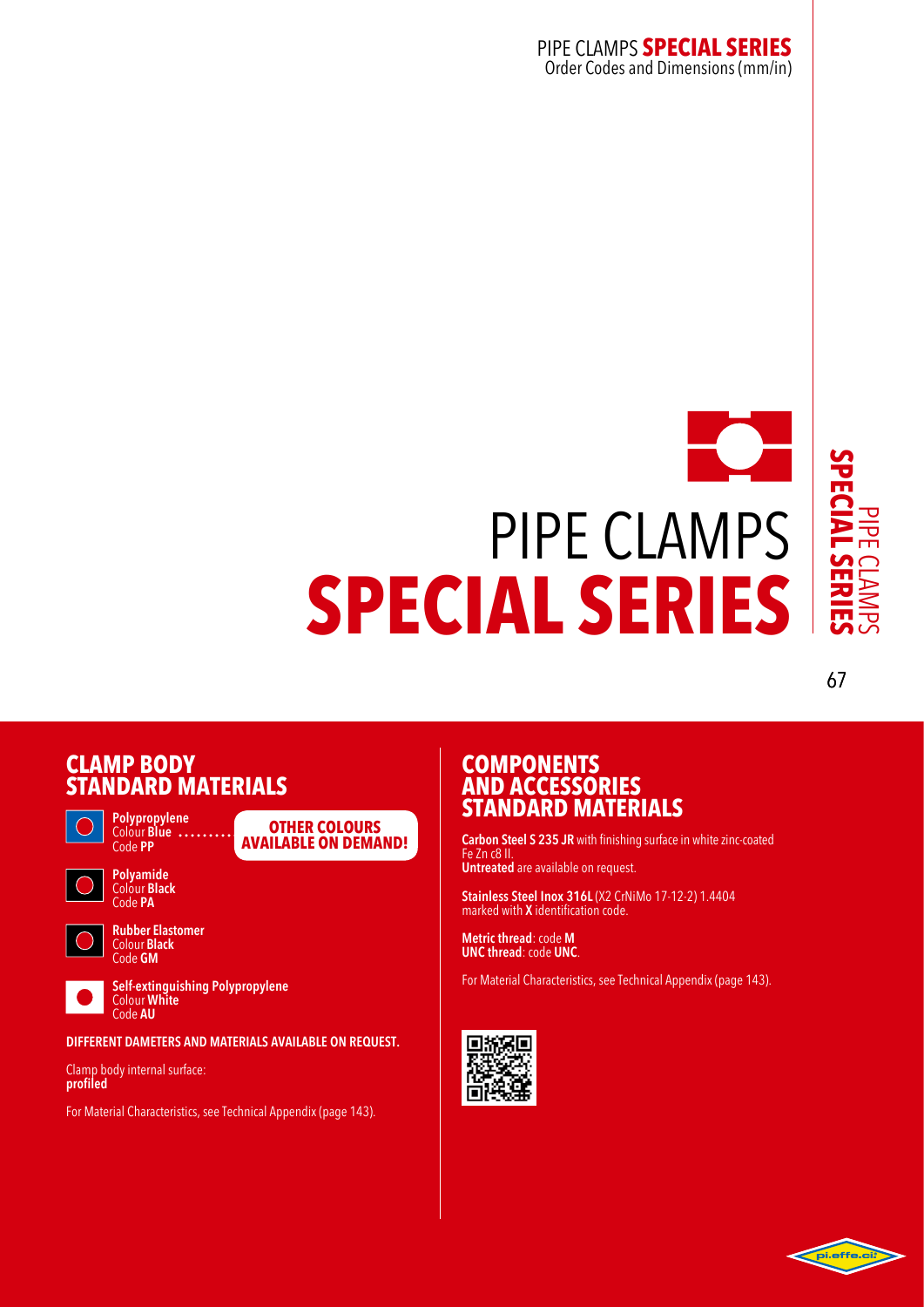

|                                     |                |      | 0.D. ØD1             |  |
|-------------------------------------|----------------|------|----------------------|--|
|                                     | Code           | mm   | nominal<br>bore pipe |  |
| S<br>CLAMP                          |                | 8    |                      |  |
| TWO CLAMP HALVES                    |                | $10$ | 1/8"                 |  |
|                                     |                | 12   |                      |  |
|                                     | S <sub>2</sub> | 14   |                      |  |
| TYPE <sub>2</sub>                   |                | 15   |                      |  |
|                                     |                | 16   |                      |  |
|                                     |                | 17,2 | 3/8''                |  |
|                                     |                | 18   |                      |  |
| TYPE 3                              |                | 20   |                      |  |
|                                     |                | 21,3 | 1/2"                 |  |
| Code S (Material PP - PA - GM - AU) |                | 22   |                      |  |
| est                                 |                | 23   |                      |  |
| S<br>H                              |                | 25   |                      |  |
| L2<br>L1                            |                | 26,9 | 3/4''                |  |
| S<br>L3                             |                | 28   |                      |  |
| S<br>H                              | <b>S3</b>      | 30   |                      |  |
|                                     |                |      |                      |  |

### **ORDER CODE**

| <b>CLAMP</b><br><b>BODY</b><br>CODE | <b>OUTSIDE</b><br><b>DIAMETER</b><br>(mm) | <b>MATERIAL</b> |
|-------------------------------------|-------------------------------------------|-----------------|
|-------------------------------------|-------------------------------------------|-----------------|

L1

L2

#### **EXAMPLE**

Clamp body type: 2 Material: PP Outside diameter: 15 mm Order code: **S2 - 15 - PP**

## pipe clamps **special series**

Order Codes and Dimensions (mm/in)

| Code       | 0.D. ØD1 |                      | L1      | L2                         | L3      | H  | $S_{\perp}$                                               | Width  |
|------------|----------|----------------------|---------|----------------------------|---------|----|-----------------------------------------------------------|--------|
|            | mm       | nominal<br>bore pipe |         |                            |         |    |                                                           |        |
|            | $\bf 8$  |                      |         |                            |         |    |                                                           |        |
|            | $10$     | 1/8"                 |         | 26<br>(1.02 <sup>n</sup> ) |         | 33 | 0,8                                                       | $30\,$ |
|            | $12\,$   |                      |         |                            |         |    |                                                           |        |
|            | 14       |                      | 43      |                            |         |    |                                                           |        |
| ${\sf S2}$ | 15       |                      | (1.69") |                            |         |    | $(1.30")$ $(.04")$ $(1.18")$                              |        |
|            | 16       |                      |         |                            |         |    |                                                           |        |
|            | 17,2     | $3/8$ "              |         |                            |         |    |                                                           |        |
|            | $18\,$   |                      |         |                            |         |    |                                                           |        |
|            | 20       |                      | 70      | 52                         | 26 57 1 |    | $(2.75")$ $(2.05")$ $(1.02")$ $(2.24")$ $(04")$ $(1.18")$ | 30     |
|            | 21,3     | $1/2$ "              |         |                            |         |    |                                                           |        |
|            | 22       |                      |         |                            |         |    |                                                           |        |
|            | 23       |                      |         |                            |         |    |                                                           |        |
|            | 25       |                      |         |                            |         |    |                                                           |        |
|            | 26,9     | 3/4''                |         |                            |         |    |                                                           |        |
| <b>S3</b>  | $28\,$   |                      |         |                            |         |    |                                                           |        |
|            | 30       |                      |         |                            |         |    |                                                           |        |
|            | 32       |                      |         |                            |         |    |                                                           |        |
|            | 33,7     | 1 <sup>''</sup>      |         |                            |         |    |                                                           |        |
|            | 35       |                      |         |                            |         |    |                                                           |        |
|            | 38       |                      |         |                            |         |    |                                                           |        |
|            | 40       |                      |         |                            |         |    |                                                           |        |
|            | 42,4     | 1.1/4"               |         |                            |         |    |                                                           |        |



68

**special series**

PIPE CLAMPS<br>Special series

pipe clamps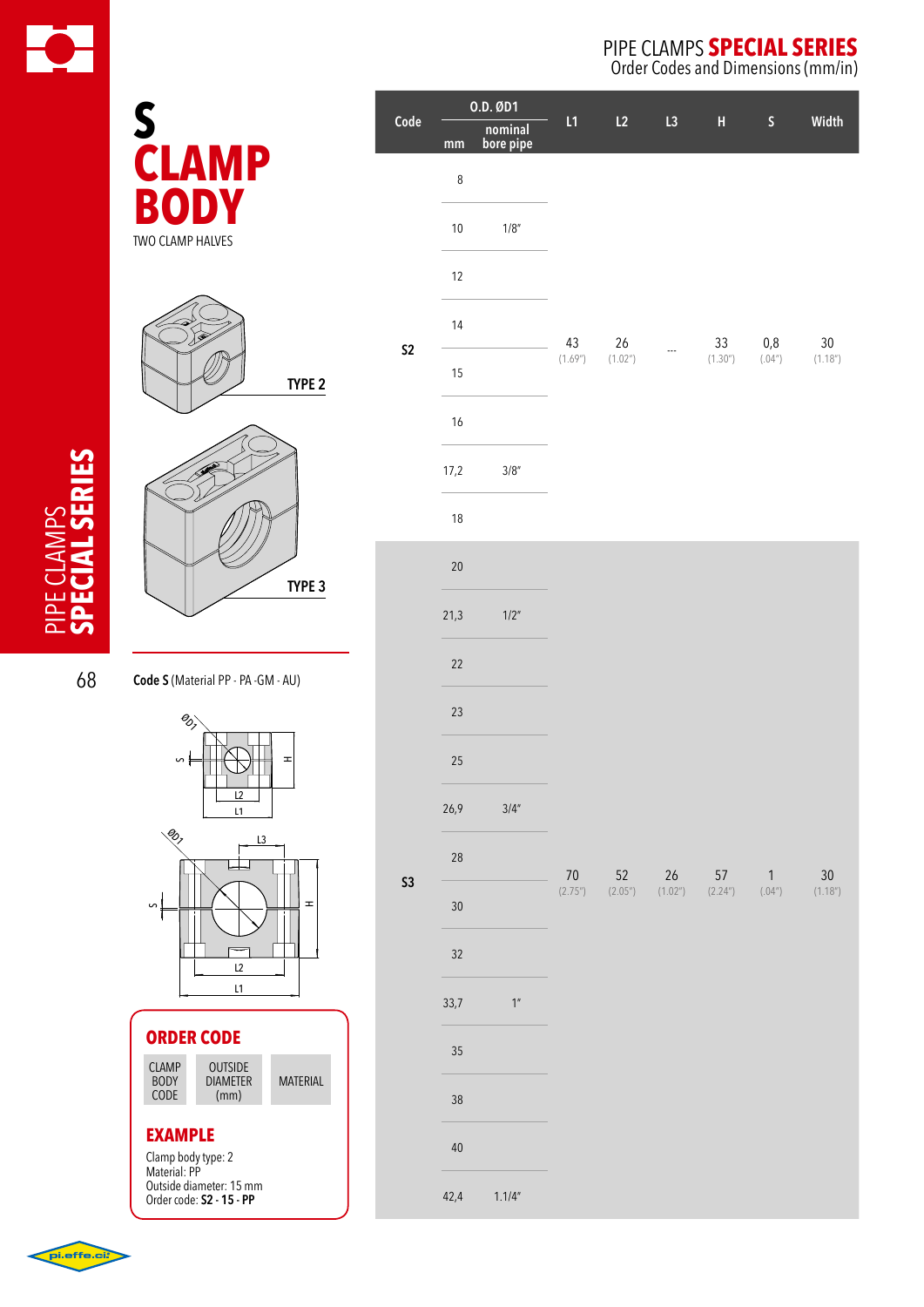pipe clamps **special series** Order Codes and Dimensions (mm/in)

 $\overline{12}$ 

ᆂ

┑

(©)

Thread D

Thread<br>D

L1

ØD

O)

H

S

 $\mathbf{B}$ 

52 26 30 4 5,5 12 M6 (2.05") (2.05") (1.02") (1.18") (1.16") (22") (47") (1/4-20 UNC)





**Code PP** (Carbon Steel S 235 JR) **Code XPP** (Stainless Steel AISI 316L).



**78 26 30 4 5,5 12 M6**<br>(3.07") (1.02") (1.18") (.16") (.22") (.47") (1/4-20 UNC) 78 26 30 4 5,5 12 M6 **PP3 XPP3** Thread Thread D D  $L2$  L2 B L2 B S (O) 0 ØD  $\circledcirc$ œ œ  $\overline{u}$  and  $\overline{u}$  and  $\overline{u}$ 

ØD

O

മ

S

 $L2$   $L2$ 

ᆂ

O)

Thread D

**Code L1 L2 B S H ØD Thread**

L1

(©)

**PP2 XPP2**

**PA2 XPA2** 52 26 30 4 5,5 12 M6 (2.05") (1.02") (1.18") (.16") (.22") (.47") (1/4-20 UNC) **PA3 XPA3** 78 26 30 4 5,5 12 M6 (3.07") (1.02") (1.18") (.16") (.22") (.47") (1/4-20 UNC) **Code L1 L2 B S H ØD Thread** Thread<br>D

L1

۱

s

**Code PA** (Carbon Steel S 235 JR) **Code XPA** (Stainless Steel AISI 316L).



69

ØD

H



pi.effe.c

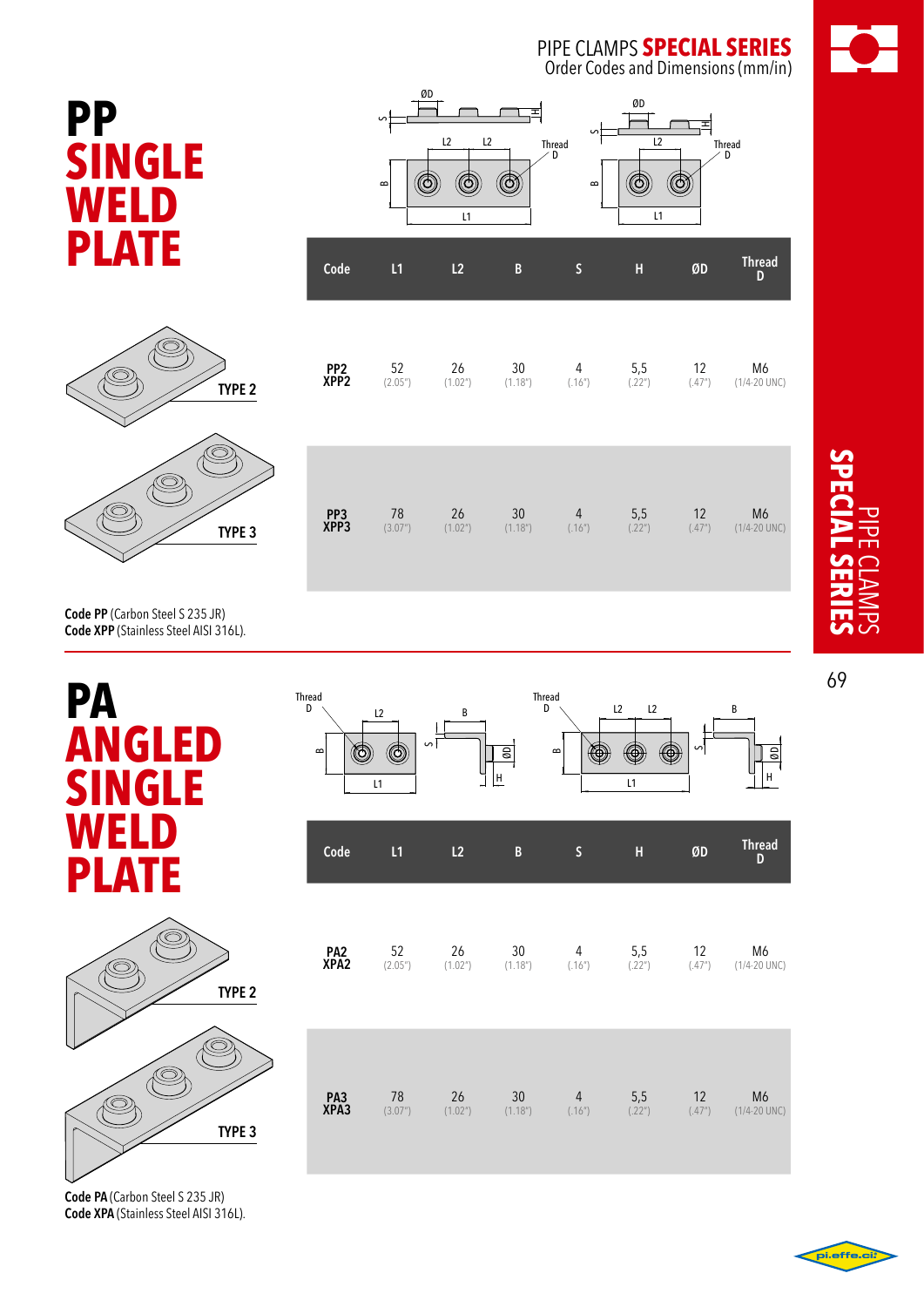

Order Codes and Dimensions (mm/in)

ØD

H

B

# **PPM MULTIP le weld plate**



| Code             | L1                     | L2                   | B                     | $\mathsf{S}$ | Н      | ØD                | <b>Thread</b><br>D |
|------------------|------------------------|----------------------|-----------------------|--------------|--------|-------------------|--------------------|
| PPM <sub>5</sub> | 130                    | 26                   | 30                    | 4            | 6      | 12                | M6                 |
| XPPM5            | (5.12 <sup>''</sup> )  | (1.02 <sup>n</sup> ) | (1.18 <sup>n</sup> )  | (.16")       | (.23") | (.47")            | $(1/4 - 20$ UNC)   |
| PPM <sub>6</sub> | 156                    | 26                   | 30                    | 4            | 6      | 12                | M6                 |
| XPPM6            | (6.14 <sup>n</sup> )   | (1.02 <sup>n</sup> ) | (1.18 <sup>''</sup> ) | (.16")       | (.23") | (.47")            | $(1/4 - 20$ UNC)   |
| PPM7             | 182                    | 26                   | 30                    | 4            | 6      | 12                | M6                 |
| XPPM7            | (7.17")                | (1.02 <sup>n</sup> ) | (1.18 <sup>''</sup> ) | (.16")       | (.23") | (.47")            | $(1/4 - 20$ UNC)   |
| PPM9             | 234                    | 26                   | 30                    | 4            | 6      | 12                | M <sub>6</sub>     |
| XPPM9            | (9.21 <sup>n</sup> )   | (1.02 <sup>n</sup> ) | (1.18 <sup>n</sup> )  | (.16")       | (.23") | (.47")            | $(1/4 - 20$ UNC)   |
| <b>PPM12</b>     | 312                    | 26                   | 30                    | 4            | 6      | 12                | M6                 |
| XPPM12           | (12.28 <sup>''</sup> ) | (1.02 <sup>n</sup> ) | (1.18 <sup>n</sup> )  | (.16")       | (.23") | (.47")            | $(1/4 - 20$ UNC)   |
| <b>PPM15</b>     | 390                    | 26                   | 30                    | 4            | 6      | 12                | M <sub>6</sub>     |
| XPPM15           | (15.35")               | (1.02 <sup>n</sup> ) | (1.18 <sup>n</sup> )  | (.16")       | (.23") | (.47")            | $(1/4 - 20$ UNC)   |
| <b>PPM20</b>     | 520                    | 26                   | 30                    | 4            | 6      | 12                | M6                 |
| XPPM20           | (20.47")               | (1.02 <sup>n</sup> ) | (1.18 <sup>n</sup> )  | (.16")       | (.23") | (.47")            | $(1/4 - 20$ UNC)   |
| <b>PPM27</b>     | 702                    | 26                   | 30                    | 4            | 6      | $12 \overline{ }$ | M <sub>6</sub>     |
| XPPM27           | (27.63")               | (1.02 <sup>n</sup> ) | (1.18 <sup>n</sup> )  | (.16")       | (.23") | (.47")            | $(1/4 - 20$ UNC)   |



**Code PPM** (Carbon Steel S 235 JR) **Code XPPM** (Stainless Steel AISI 316L).

**PAM angled MULTIPLE weld plate**



**Code PAM** (Carbon Steel S 235 JR) **Code XPAM** (Stainless Steel AISI 316L).



| Code             | L1                     | L2                   | B                     | $\mathsf S$    | H      | ØD     | <b>Thread</b><br>D |
|------------------|------------------------|----------------------|-----------------------|----------------|--------|--------|--------------------|
| PAM <sub>5</sub> | 130                    | 26                   | 30                    | 4              | 6      | 12     | M6                 |
| XPAM5            | (5.12 <sup>n</sup> )   | (1.02 <sup>n</sup> ) | (1.18 <sup>''</sup> ) | (.16")         | (.23") | (.47") | $(1/4 - 20$ UNC)   |
| PAM6             | 156                    | 26                   | 30                    | 4              | 6      | 12     | M6                 |
| XPAM6            | (6.14")                | (1.02 <sup>n</sup> ) | (1.18 <sup>n</sup> )  | (.16")         | (.23") | (.47") | $(1/4 - 20$ UNC)   |
| PAM7             | 182                    | 26                   | 30                    | 4              | 6      | 12     | M6                 |
| XPAM7            | (7.17")                | (1.02 <sup>n</sup> ) | (1.18 <sup>''</sup> ) | (.16")         | (.23") | (.47") | $(1/4 - 20$ UNC)   |
| PAM <sub>9</sub> | 234                    | 26                   | 30                    | $\overline{4}$ | 6      | 12     | M <sub>6</sub>     |
| XPAM9            | (9.21")                | (1.02 <sup>n</sup> ) | (1.18 <sup>n</sup> )  | (.16")         | (.23") | (.47") | $(1/4 - 20$ UNC)   |
| <b>PAM12</b>     | 312                    | 26                   | 30                    | 4              | 6      | 12     | M6                 |
| XPAM12           | (12.28 <sup>''</sup> ) | (1.02 <sup>n</sup> ) | (1.18 <sup>''</sup> ) | (.16")         | (.23") | (.47") | $(1/4 - 20$ UNC)   |
| <b>PAM15</b>     | 390                    | 26                   | 30                    | 4              | 6      | 12     | M6                 |
| XPAM15           | (15.35")               | (1.02 <sup>n</sup> ) | (1.18 <sup>n</sup> )  | (.16")         | (.23") | (.47") | $(1/4 - 20$ UNC)   |
| <b>PAM20</b>     | 520                    | 26                   | 30                    | 4              | 6      | 12     | M6                 |
| XPAM20           | (20.47")               | (1.02 <sup>n</sup> ) | (1.18 <sup>''</sup> ) | (.16")         | (.23") | (.47") | $(1/4 - 20$ UNC)   |
| <b>PAM27</b>     | 702                    | 26                   | 30                    | 4              | 6      | 12     | M6                 |
| XPAM27           | (27.63")               | (1.02 <sup>n</sup> ) | (1.18 <sup>n</sup> )  | (.16")         | (.23") | (.47") | $(1/4 - 20$ UNC)   |



70

**special series**

pipe clamps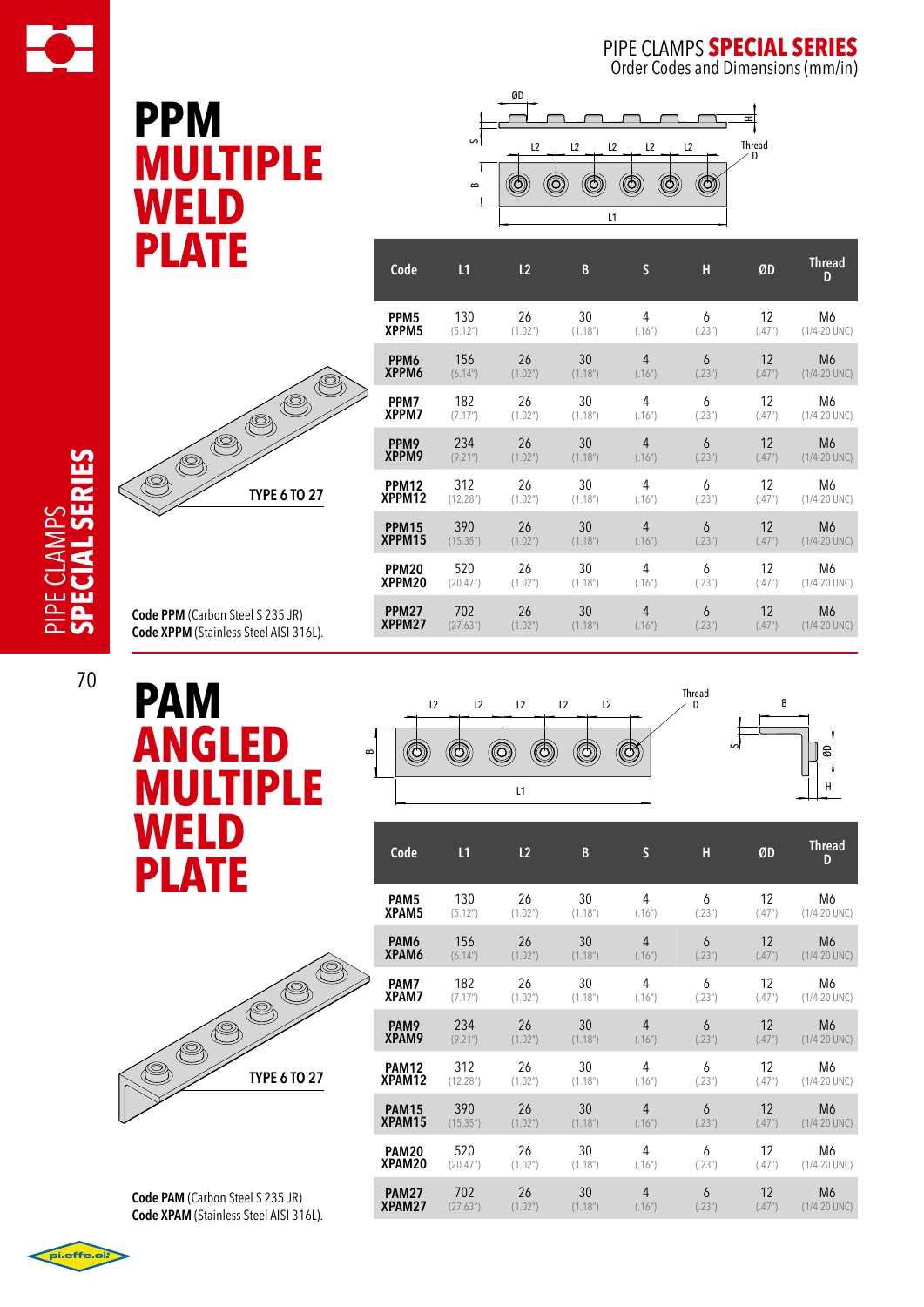pipe clamps **special series** Order Codes and Dimensions (mm/in)

S

 $\alpha$ 

∙Ò

**P U PLATE**

 $\bigcirc$ 

**TYPE 3,6**



 $\frac{8D}{\frac{1}{2}}$ 

 $-\dot{\bigoplus}$ 

L2

 $\overline{L1}$ 

**Code PS** (Carbon Steel S 235 JR) **Code XPS** (Stainless Steel AISI 316L)

 $\subset$ 

| VE<br><b>HEXAGON</b><br><b>HEAD</b>                           |                                     | $\overline{\phantom{a}}$ (in the set of $\overline{\phantom{a}}$ | <b>TCEI</b><br><b>SOCKET</b><br><b>CAP</b> |                        | D                               |
|---------------------------------------------------------------|-------------------------------------|------------------------------------------------------------------|--------------------------------------------|------------------------|---------------------------------|
| <b>BOLT</b><br>ISO 4014 / 4017<br>FOR USE WITH UPPER PLATE PS | Code                                | <b>Thread</b><br>$(D \times L)$                                  | <b>SCREW</b><br>ISO 4762                   | Code                   | <b>Thread</b><br>$(D \times L)$ |
|                                                               | VE3<br>XVE <sub>3</sub>             | M6x35<br>(1/4-20 UNCx1.3/8")                                     |                                            | TCEI3<br>XTCEI3        | M6x25<br>(1/4-20 UNCx1")        |
|                                                               | VE <sub>6</sub><br>XVE <sub>6</sub> | M6x60<br>(1/4-20 UNCx2.3/8")                                     |                                            | <b>TCEI6</b><br>XTCEI6 | M6x50<br>(1/4-20 UNCx2")        |

**Code VE** (Steel 8.8) **Code XVE** (Stainless Steel A4)

**Code TCEI** (Steel 8.8) **Code XTCEI** (Stainless Steel AISI 316L)



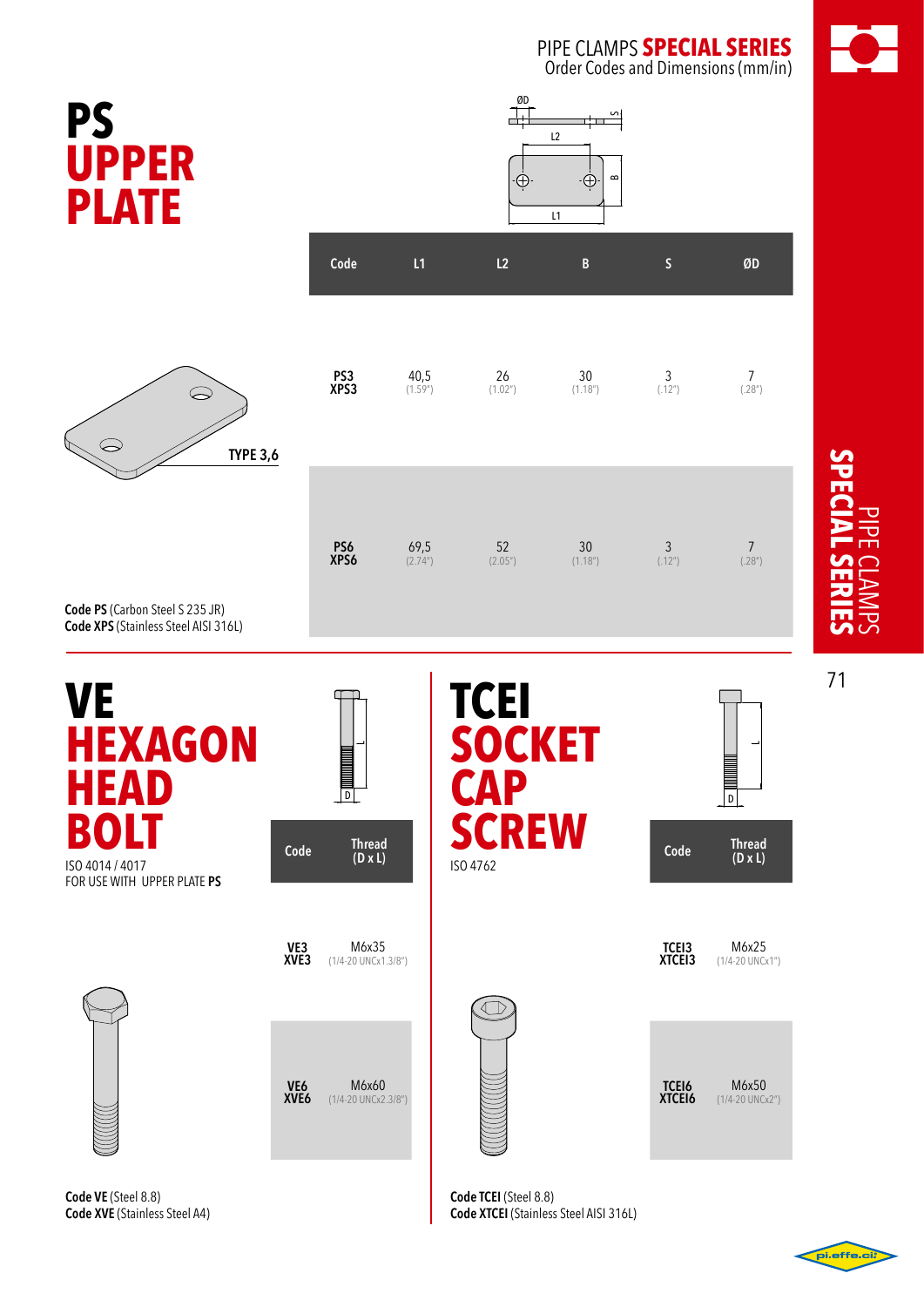

# pipe clamps **special series**

Mounting Examples







**Code RP** (Carbon Steel S 235 JR) **Code XRP** (Stainless Steel AISI 316L)

72